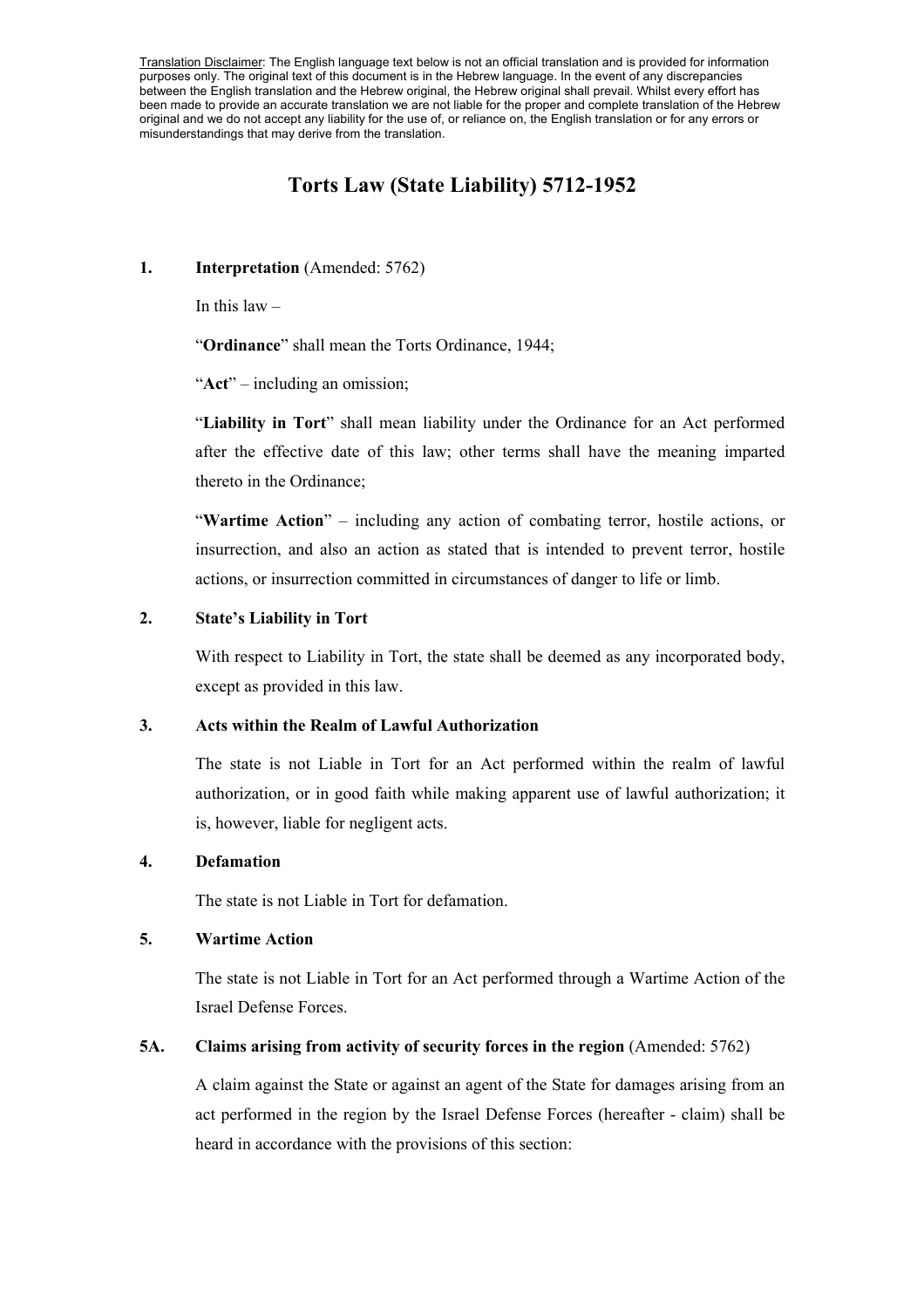#### $(1)$  In this section –

"**Region**" – each of the following: Judea, Samaria, and the Gaza Strip; "**Israel Defense Forces**" – including other security forces of the State that act in the region;

- (2) (a) The court shall not hear a claim unless the injured person or his guardian or another person on his behalf gave written notice, in the manner that shall be set forth in regulations, of the Act that is the subject of the claim.
	- (b) The notice shall be given within 60 days from the time of the Act; however, if, as a result of the medical condition of the claimant or his guardian, or for other justifiable reasons he was unable to give the notice within the said period, the notice shall be given within 30 days from the day in which the impediment was removed.
	- (c) Where the injured person died and did not give notice while alive and the time for giving notice pursuant to subsection (b) has not passed, the notice shall be given by his dependents or by his estate or by another person on their behalf within 60 days from the day of his death.
	- (d) Notwithstanding the aforesaid in this section, the court may, for special reasons that shall be recorded, hear a claim regarding an Act as to which notice was not delivered in a timely manner.
- (3) The court shall not hear a claim filed more than two years from the day of the Act that is the subject of the claim; however, the court may extend this period for an additional period that shall not exceed one year if it is convinced that the plaintiff did not have a reasonable opportunity to file his claim earlier. Where the plaintiff is a minor on the day of the Act, the said period of extension shall not exceed three years.
- (4) The provisions of section 38 and 41 of the Torts Ordinance [New Version] shall not apply to the hearing of the claim; however, the court may rule that the provisions of these sections shall apply if it found that the circumstances of the matter so justify and for special reasons that it shall record.
- (5) If the court is convinced that the State has been denied a fair opportunity to defend the claim because the Palestinian Council does not comply with the provisions concerning legal assistance in accordance with the Agreement, it may, after giving the parties an opportunity to state their arguments on this matter, deny the claim; In this paragraph, "**the Agreement**" – as defined in the Law Extending the Validity of the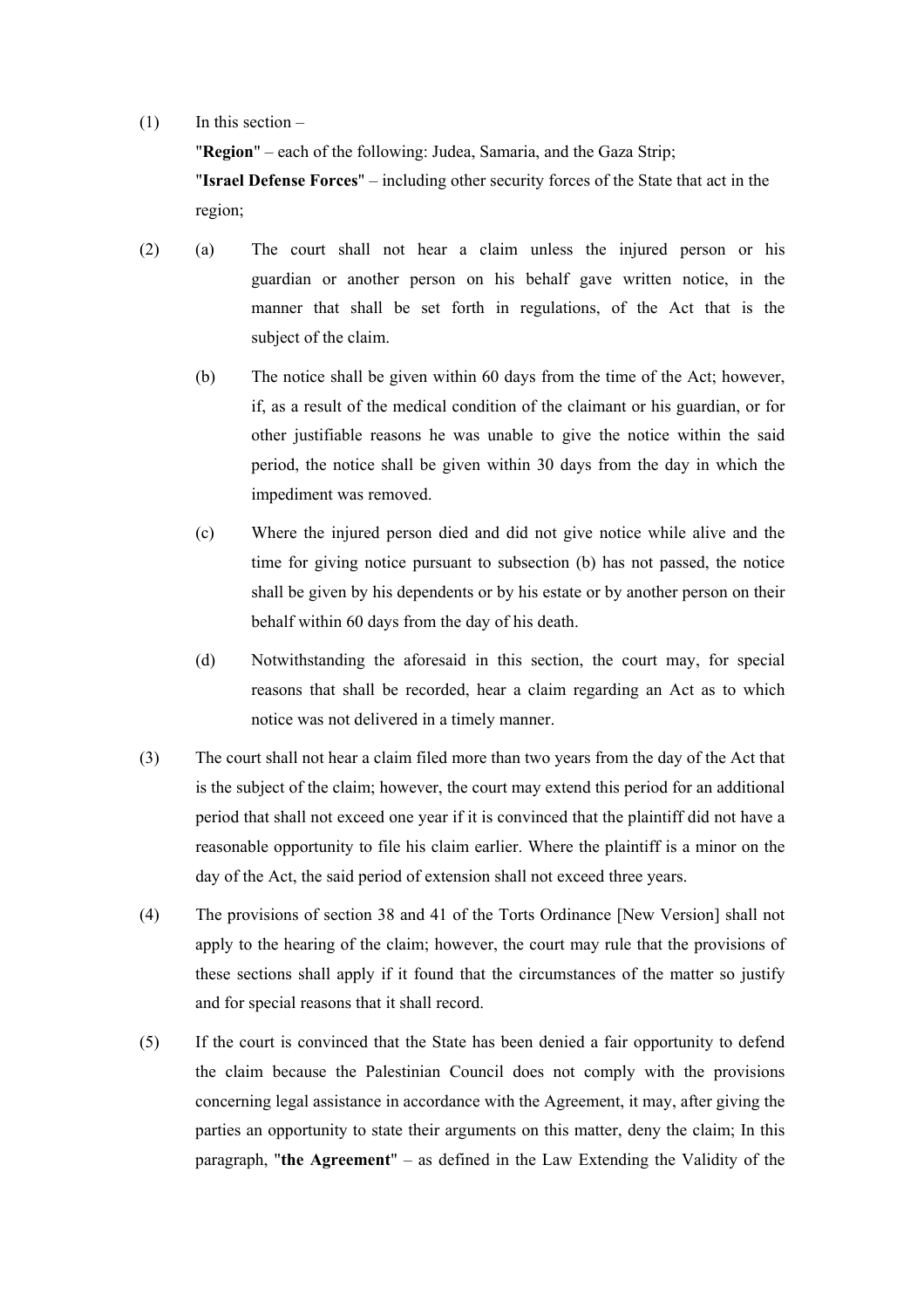Emergency Regulations (Judea and Samaria and the Gaza Strip - Adjudication of Crimes and Legal Assistance), 5728-1967; "**the Palestinian Council**", as defined in the aforementioned law;

(6) The Minister of Defense is responsible for implementation of this section, and may, upon consultation with the Minister of Justice, and with the approval of the Constitution, Law, and Justice Committee of the Knesset, enact regulations relating to its implementation.

#### **6. Injury Caused in Military Service** (Amended: 5732)

- (a) The state is not Liable in Tort for an injury caused to a person and for an illness or the deterioration of an illness, suffered by him during the period of his Military Service due to his Military Service.
- (b) "**Military Service**", in this section, as defined in the Disabled Persons Law (Provident Payments and Rehabilitation), 5709-1949.

### **7. Death Caused in Military Service** (Amended: 5732)

- (a) The state is not Liable in Tort for the death of a person resulting from an injury caused to him, or from an illness or from the deterioration of an illness suffered by him during the period of his Military Service due to his Military Service.
- (b) "**Military Service**", in this section, as defined in the Families of Fallen Soldiers Law (Provident Payments and Rehabilitation), 5710-1950.

### **7A. Limitation for Purposes of Rehabilitation Laws** (Amended: 5723)

 If an action in tort is filed against the state and dismissed by virtue of sections 6 or 7, then the period of limitation for the filing of applications for grants and provident payments pursuant to the Disabled Persons Law (Provident Payments and Rehabilitation), 5719-1959 (Consolidated Version), and the Families of Fallen Soldiers Law (Provident Payments and Rehabilitation), 5710-1950, shall end on the date fixed therein or six months after the date of issuance of a non-appealable judgment, whichever is the later, provided that the action in tort is filed no later than one year after the end of the effective period of limitation in such laws.

### **7B. Exemption from Liability in Tort for Agents of the State** (Amended: 5749)

(a) In circumstances in which the state is not Liable in Tort pursuant to any one of sections 5-7, the person due to whom the state would have been Liable in Tort, but for the said sections, shall too be exempt from liability.